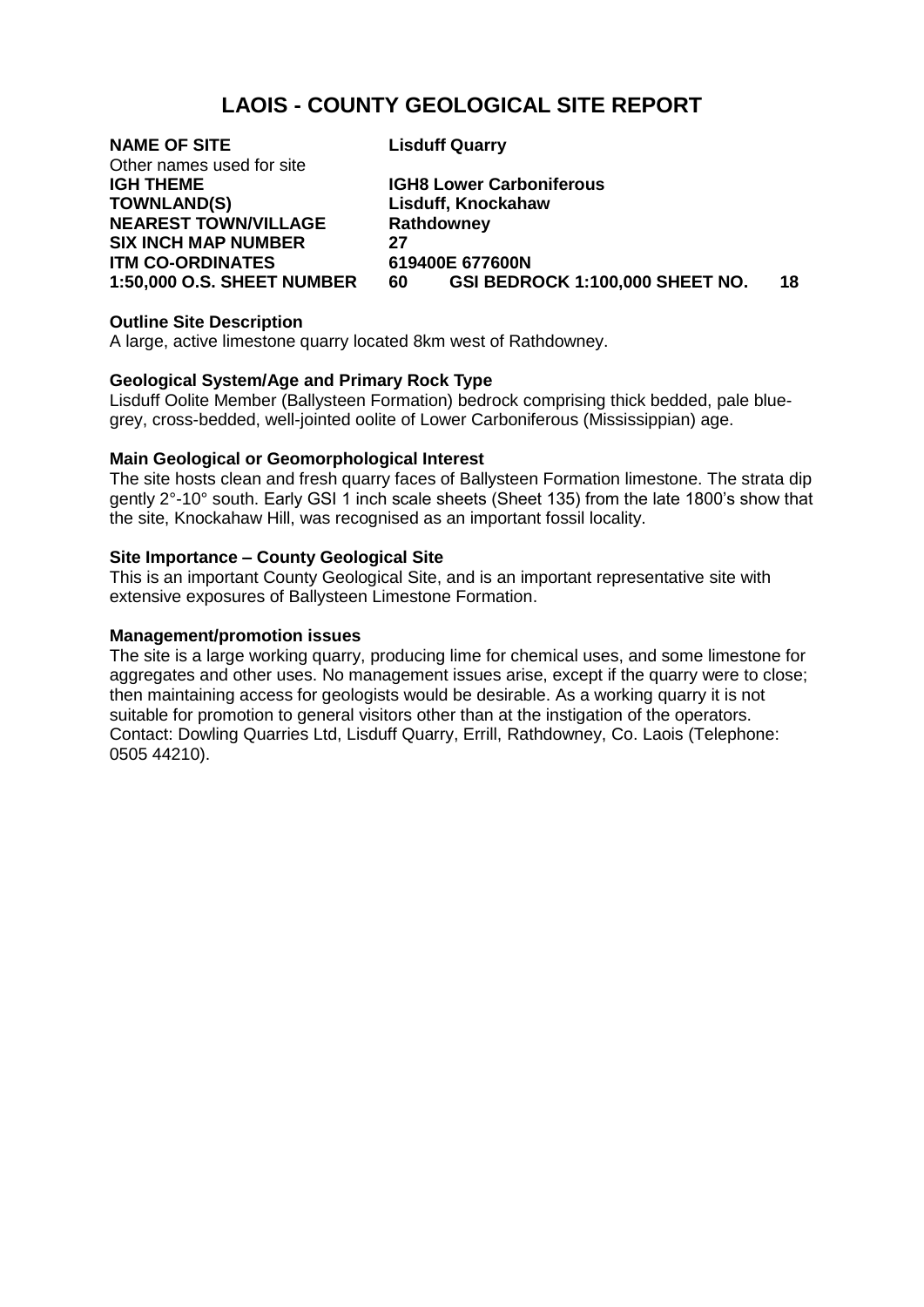

Entrance to Lisduff Quarry.



Knockahaw Hill on GSI Sheet 135 1-inch scale map, published 1860. Location of present-day quarry is at Knockahaw Hill.